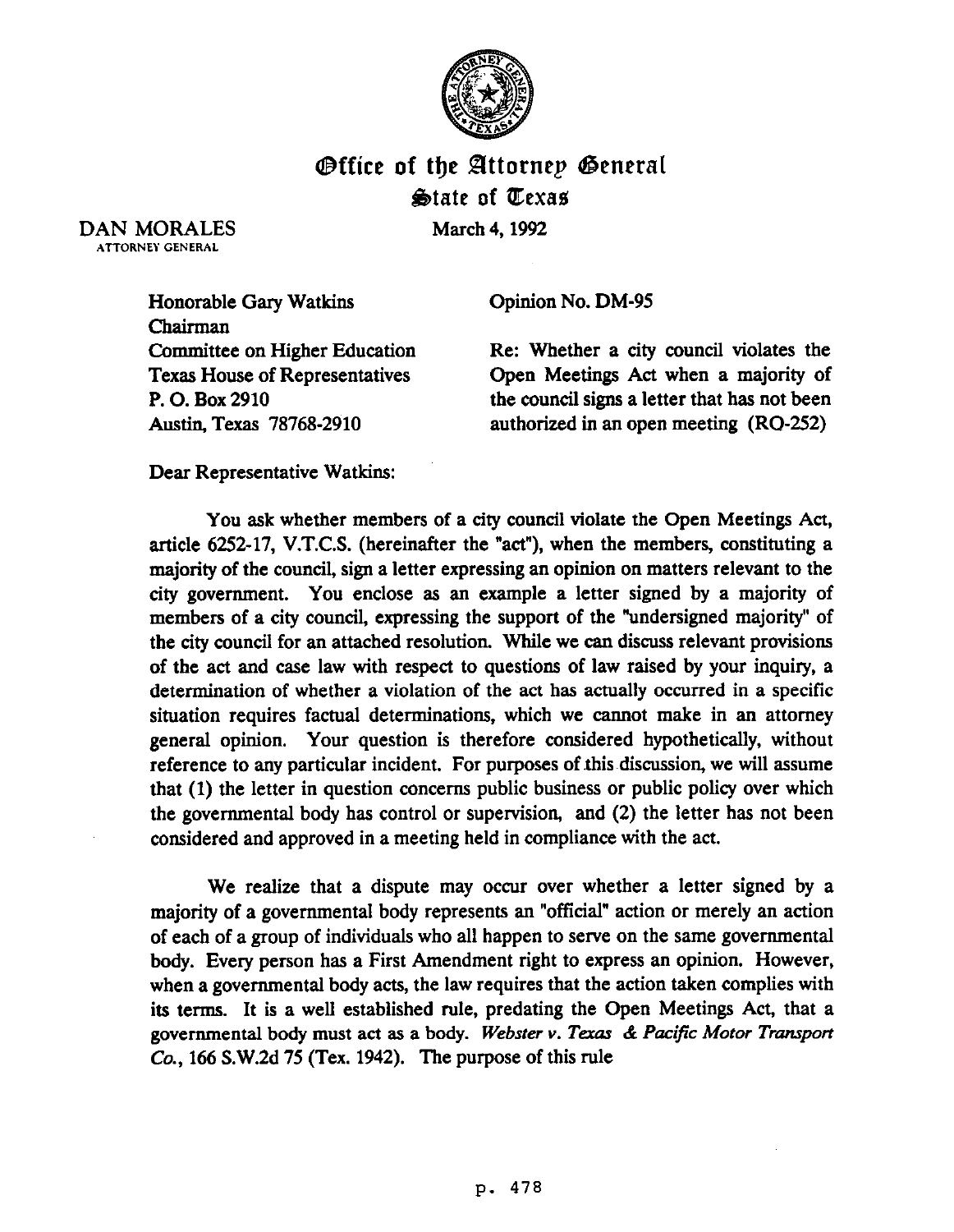is to afford each member of the body an opportunity to be present and to impart to his associates the benefit of his experience, counsel, and judgment, and to bring to bear upon them the weight of his argument on the matter to be decided by the Board, in order that the decision, when finally promulgated, may be the composite judgment of the body as a whole.

Id at 77. Presumably, when a group of people act in *concert,* some *meeting* of the minds has occurred to make that action possible. With respect to actions taken by governmental bodies, it is the process by which this meeting of the minds occurs that the act is intended to open to public scrutiny. Car *Enters. Inc. v. Board of Ttzutees of*  Austin *Indep. School Dist.*, 706 S.W.2d 956, 960 (Tex. 1986) (the act is intended to safeguard the public's interest in knowing the workings of its governmental bodies).

While we are unable to anticipate every possible fact situation that might occur, we think an action taken by a quorum of a governmental body on a matter of public policy of concern to that governmental entity is not merely the action of each member of a group of individuals, but is an action of the governmental body. When a majority of a governmental body acts on a matter of public policy under its jurisdiction, even in a way that is not binding upon the governmental entity served by the body, the policy enunciated by the Texas Supreme *Court in Webster* suggests that such action must be taken by the governmental body as a whole, subject to the laws, including the Gpen Meetings Act, governing the behavior of the governmental body. Therefore, for purposes of this discussion, a letter signed by a quorum of a governmental body, concerning public business or public policy over which the governmental body has control or supervision, would normally be an official action of the signatory members subject to the requirements of the act.

To accomplish its end, the act requires that every meeting of a governmental body, with certain narrowly drawn exceptions, be open to the public and that the public be given notice of meetings. V.T.C.S. art. 6252-17, §§ 2, 3A. "Meeting," for purposes of the act, is defined as

> any deliberation between a quorum of members of a governmental body, or between a quorum of members of a governmental body and any other person, at which any public business or public policy over which the governmental body has supervision or control is discussed or considered, or at which any formal action is taken. . . .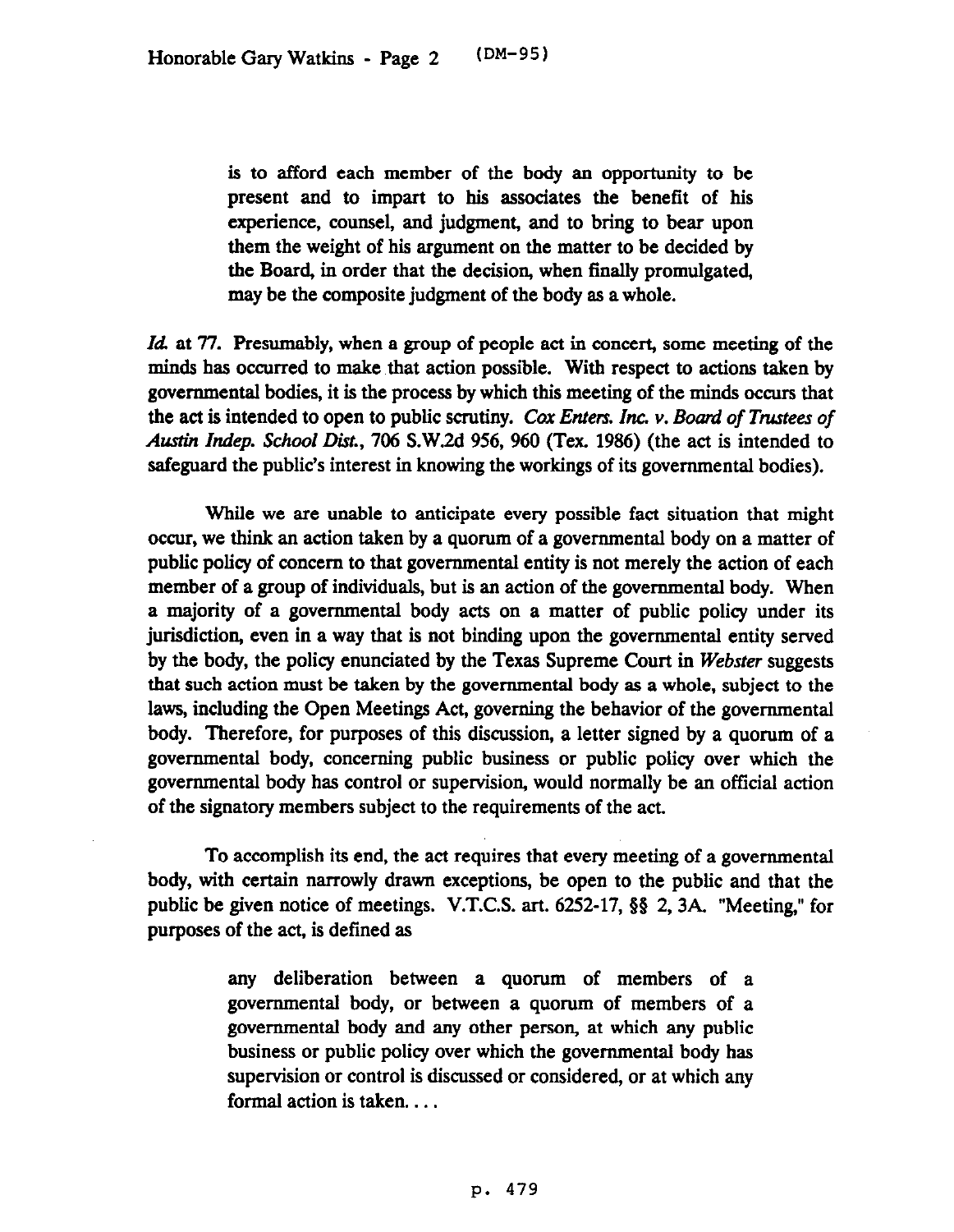V.T.C.S. art.  $6252-17$ , § 1(a). "Deliberation" is defined as

a verbal exchange during a meeting between a quorum of members of a governmental body, or between a quorum of members of a governmental body and any other person, concerning any issue within the jurisdiction of the governmental body or any public business.

Id  $\zeta$  1(b). The act provides criminal penalties for a member of a governing body who knowingly calls or aids in calling an improper closed meeting. Id.  $\S$  4(a). The act also criminally sanctions a member of a governing body who knowingly conspires to circumvent the act by meeting with other members in numbers less than a quorum for secret deliberations. Id.  $\S$  4(b). The act provides mandamus or injunction as civil remedies to stop, prevent, or reverse violations of the act. Id. 5 3(a). Actions taken by a governmental body in violation of the act are voidable. Id

If it were established as a matter of fact that members of a governmental body had gathered together in numbers sufficient for a quorum to discuss the wording of a letter concerning public business or public policy over which the governmental body had control or supervision, and if such gathering were not open to the public or preceded by notice in compliance with the act, it would follow from the definitions quoted above that a violation of the act had occurred.

A more problematic fact situation occurs when one or more members, but less than a quorum, drafts a letter, and then presents the material (or has the material presented) to the other signatories, always meeting in numbers less than a quorum. In this way a "meeting" and a "deliberation" as defined in the act are arguably avoided because even though the verbal exchange among the council members may at any one time engage less than a quorum of the council, the verbal exchanges do not occur during a meeting where a quorum of members is simultaneously in each other's physical presence.<sup>1</sup>

**IThe possibiity of fmdiog that deliberations ia violation of the act have occurred would be much less likely ia the situation where a letter was circulated among a quorum of the council, but where no two members of the council at any time discussed the contents of the letter. Agaia, however,**  the totality of circumstances would have to be considered if the governmental body's actions were challenged under the act. See Attorney General Opinions MW-32 (1979) (a procedure permitting **individual members of a governmental body to write to the executive director suggesting items to place**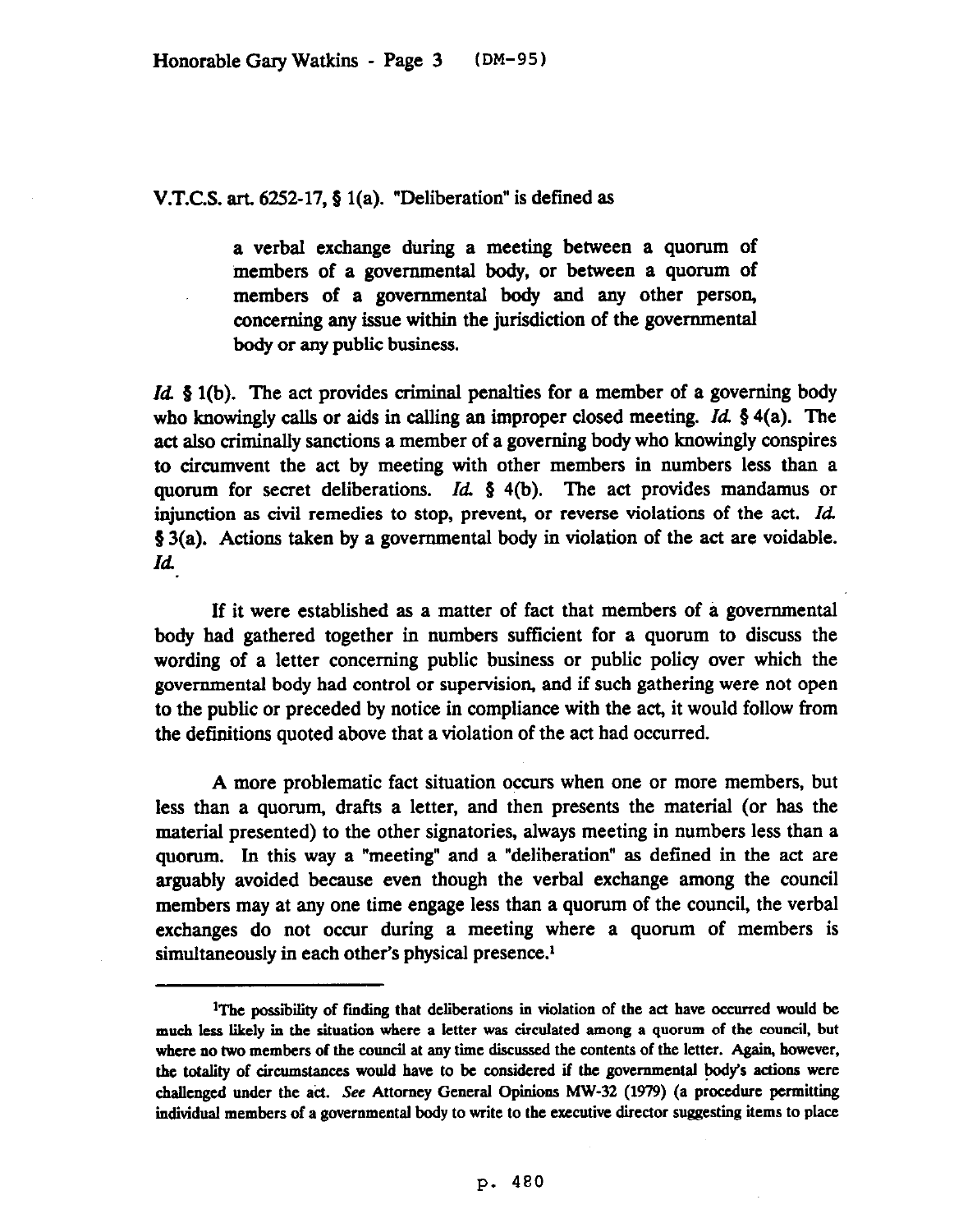In *Hitt* v. *Mabv,* 687 S.W.2d 791. (Tex. App.--San Antonio 1985, no writ), the court of appeals considered an appeal from a permanent injunction, issued by the district court, enjoining the San Antonio Independent School District from, among other things, conducting informal meetings or telephone conferences to discuss or decide on matters of public policy. The district court had found that such discussions or decisions were in violation of sections 2(a) and 3A of the act. Id. at 794. The event that caused the litigation in *Mabry* was the discovery by the plaintiff that the San Antonio Independent School District intended to mail a letter to all parents in the district, "advising recipients of their voting rights and stating the message was a service of the school district's Board of Trustees." The plaintiff complained, among other things, that there had been no discussion of the letter in an open meeting of the board. Id. at 793.

The court of appeals modified certain aspects of the injunction, but let stand a permanent injunction against the board enjoining them from:

> Arriving at a decision involving public business or public policy affecting SAISD by way of private informal meetings or conferences, including telephone polls of the members of the Board . . . .

Id. at 796.

The argument set forth in the dissenting opinion in Mabry is helpful in understanding the significance of the majority holding in that case. In dissenting from the majority holding, Chief Justice Cadena stated:

> There is another difficulty with the injunction as modified. Plaintiffs alleged that the use of telephone polls was a conspiracy to circumvent the provisions of the Open Meeting Act . . . . As applicable to this case, the "governmental body" which is required to meet publicly is the Board of Trustees, and the requirement that meetings of that body be public applies

**<sup>(</sup>footnote contimlcd)** 

oa the. agenda **of a future** meeting **does not violate the Open Meetings Act); H-1163 (1978) (prohibiting the use of secret ballots by governmental bodies).**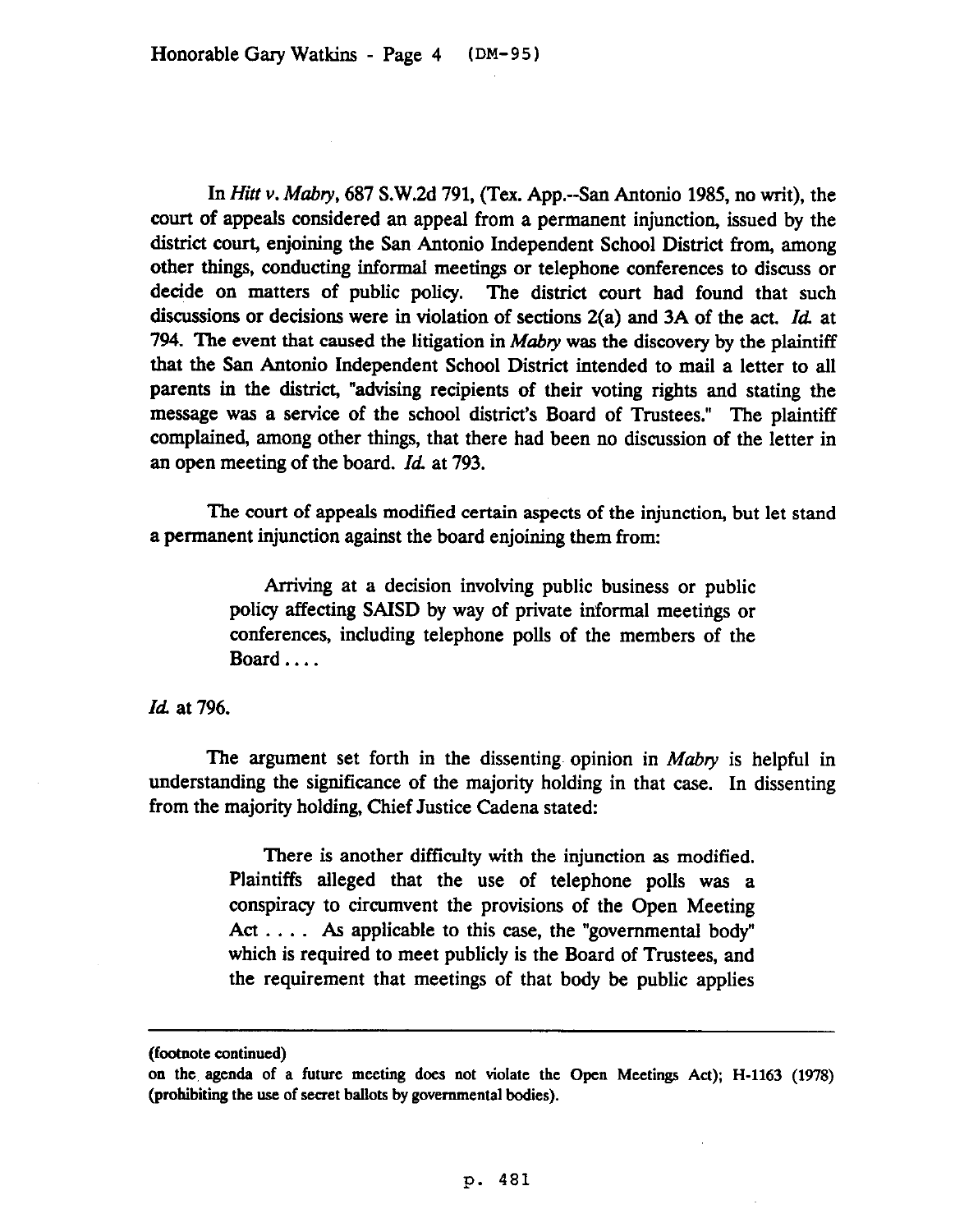only when a quorum is present, since in the absence of a quorum there is no "meeting."

Id. at 798.

With respect to polling the members of the governmental body individually, the dissent appears to take the view that the simultaneous physical presence of a quorum in one place is necessary for a violation of the act's requirement that meetings be open to the public. Though the majority opinion does not expressly discuss this point, it is clear that it takes the opposite view, i.e., a view consistent with the district court's finding that the practice constitutes a violation of sections 2 and 3A of the act. This view is the basis for the district court's issuance of the injunction, which the majority opinion upheld.

Though polling members of a governmental body by telephone was specifically at issue in *Mabry*, it seems immaterial to the application of the law whether such polling was done by telephone or otherwise. Following *Mabry,* it appears that the physical presence of a quorum in a single place at the same time is not always necessary for a violation of sections 2 and 3A to occur. Avoiding the technical definition of "meeting" or "deliberation" is not, therefore, a foolproof insulator from the effect of the act. Indeed, it would appear that the legislature intended expressly to reach deliberate evasions of these definitions in enacting section 4(b) of the act. See also Attorney General Opinion JM-584 (1986) (in the absence of specific legislative authority, a governmental body that meets by telephone conference call will not comply with the act).

Whether any specific behavior or pattern of behavior constitutes a violation of the act must ultimately be determined by a trier of fact. There is a continuum of behavior from that which clearly complies with the act to that which clearly violates it. We think, however, that a governing body that deliberates through a series of closed meetings of members of less than a quorum risks a finding by a trier of fact that either a violation of sections 2 or 3A has occurred, or worse, that members have conspired to circumvent the act in violation of section 4(b).

The Open Meetings Act is intended to open to public scrutiny the process by which governmental bodies reach decisions affecting public policy or business over which the governmental bodies have supervision or control. *Cox Enterprises, supra.* If a quorum of a governmental body agrees on a joint statement on a matter of such business or policy, the deliberation by which that agreement is reached is subject to